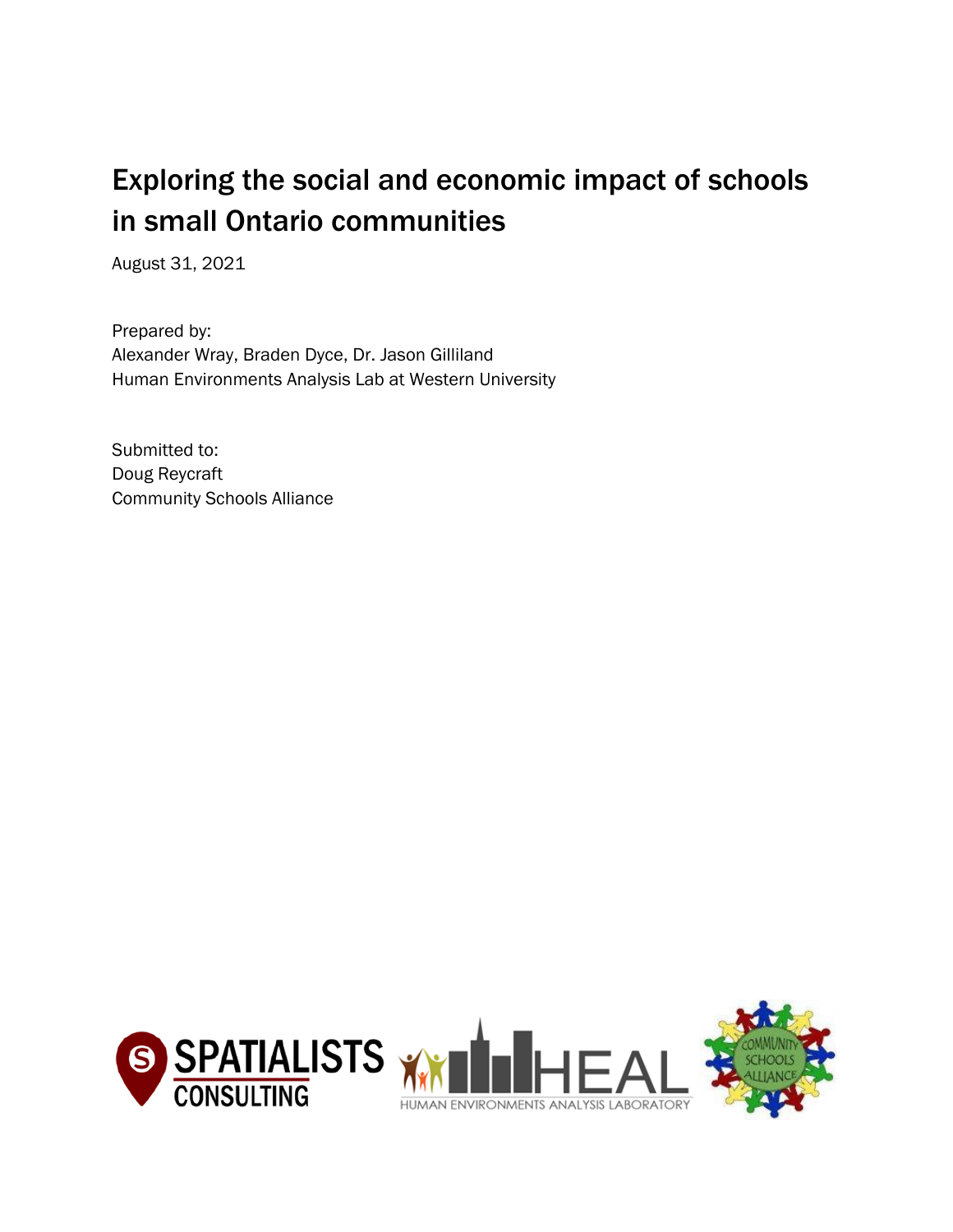# Quick Facts

- There is no statistically significant relationship between number of school age children in a community and the presence of an elementary school in the community
- New housing construction in a community is associated with a higher chance of having a school. New housing construction may also incentivize the opening, or relocation of a school to the community
- Private and public amenities tend to also be present in communities with schools, potentially signifying the economic development potential of a community that has a school
- Northern Ontario and Western Ontario schools are consistently further away from communities than those in the rest of the province

# **Objectives**

The Community Schools Alliance (CSA) has retained the Human Environments Analysis Lab (HEAL) with partner Spatialists Consulting Ltd. to conduct a geospatial investigation of the differences in demographics, community structure, and housing values based on the distribution of English Public and Catholic schools across the province.

# Background

The past two decades of educational policy in Ontario has resulted in the amalgamation of smaller local schools into larger buildings, and often the closure of schools in smaller communities. Instead of attending school within their local community, many students are forced to attend schools in communities further away from home. This trend towards bussing rural and smaller community students into other communities can have wideranging impacts on the health, wellbeing, and stability of students, parents, and affected communities. The impacts of these closures may also not manifest immediately, with longer term impacts being experienced decades later in economic competitiveness and socioeconomic outcomes. School closures are also not solely a rural community issue. Urban areas have also experienced closures that result in a cycle of disinvestment, depressed property values, and worse access to education across the community.

The accommodation review procedure used by the Ontario Ministry of Education and local school boards often fails to account for the unique challenges of serving the educational needs of rural Ontario communities. The Community Schools Alliance has made changing provincial education and infrastructure policy in the delivery and maintenance of school properties, a priority for their organization. To support this lobbying goal, evidence of the impacts of geographic distribution of schools in Ontario is needed to inform decision-makers of the potential impact from school closures.

The project was proposed by the Community Schools Alliance under the direction of Doug Reycraft, Chair of the Board. The project was completed at the HEAL at Western University with partner Spatialists Consulting Ltd. by Dr. Jason Gilliland, Director and supported by Alexander Wray, Research Associate and Braden Dyce, Research Associate.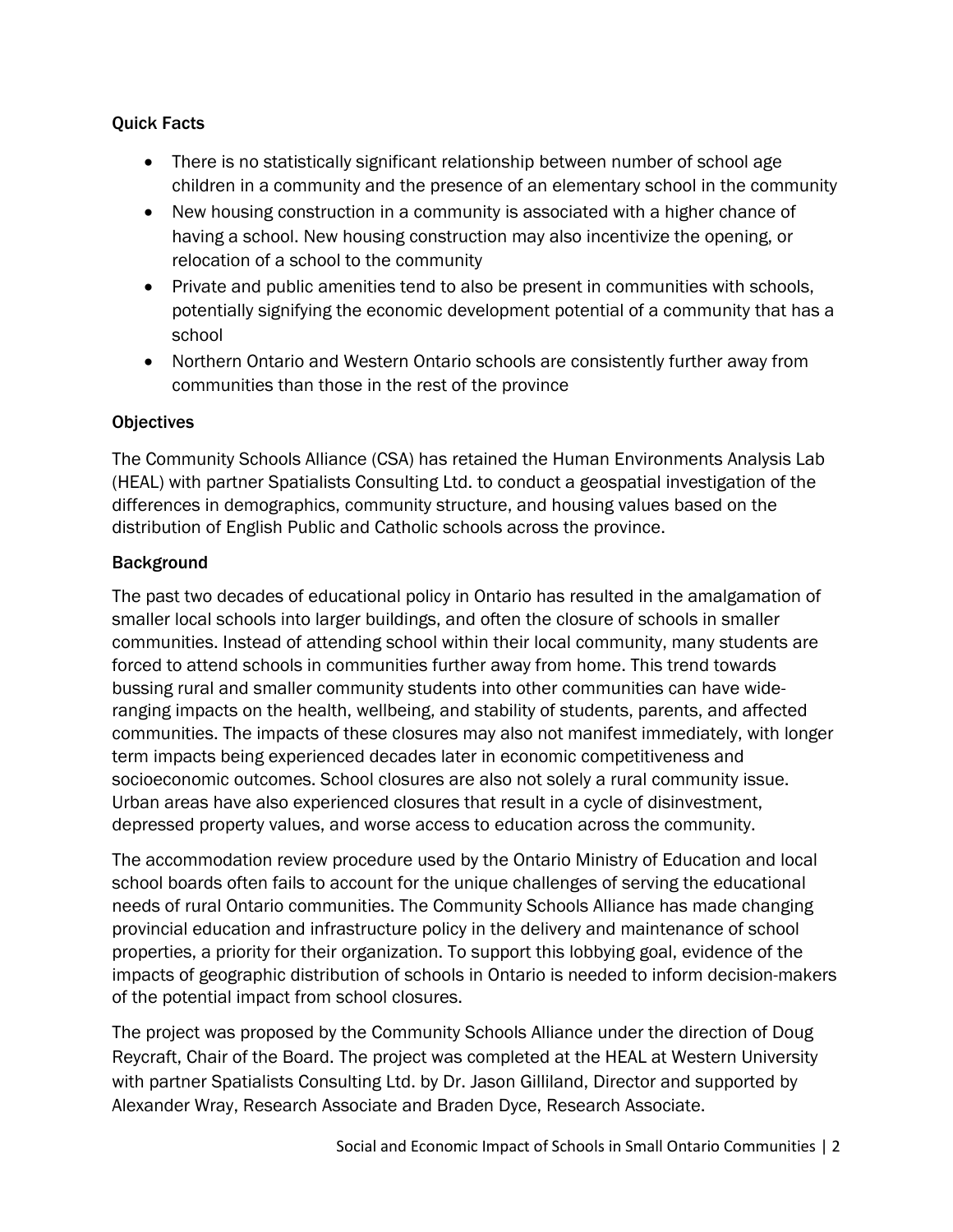# **Methods**

The HEAL used sophisticated statistical and geographic information science techniques to:

- Locate schools and communities outside of major population centres within the Province of Ontario
- Determine communities with a school (within 3.2km of the centre of town) & distance to the nearest school for those that do not have a school
- Understand the sociodemographic structure of, and amenities in each community
- Examine the statistical differences in the socioeconomic characteristics between communities with schools and without schools using regression modelling

The study area includes all areas outside of medium to large population centres (30,000 people), as defined by Statistics Canada. Communities in the sample include small population centres (1,000 – 29,999 people) and designated places (< 1000 people) as defined by Statistics Canada. In addition, other smaller communities (300 – 999 people) were manually added to the sample based on their intersection density. Each community was assigned a point at the centroid of the built-up area. Communities with less than 300 people or more than 10,000 people were removed from the sample.

Amenities such as grocery stores (NAICS 44511), variety stores (44512), pharmacies (44611), doctors (621111) and dental (62121), banks, emergency services (ambulance, fire, police), libraries, community centres, and public parks were also included in the analysis. These locations were all sourced from DMTI Spatial (2016). All other data was sourced from Statistics Canada (2016).

A buffer distance of 3200 metres around the centre of the community was used to determine the presence of a school and/or other amenities within the community. A buffer distance of 1200 metres around the centre of the community was used to select the census dissemination areas (DAs) that comprise the community. Distance from the centre of the community was calculated to the nearest English Public or Catholic elementary (kindergarten to grade 8) and secondary (grade 9 to 12) school. All buffers were generated along the street network, as delineated by the Ontario Ministry of Transportation (2016).

# Analysis Context

There are four different analyses undertaken to determine the effects of schools on different sized communities, and the proximity to school:

- 1) Small communities those communities that have less than 1500 people
- 2) Large communities those communities that have more than 1500 people
- 3) Elementary Schools distance from the community's centre to the closest elementary school along the road network, regardless of community size
- 4) Secondary Schools distance from the community's centre to the closest secondary school along the road network, regardless of community size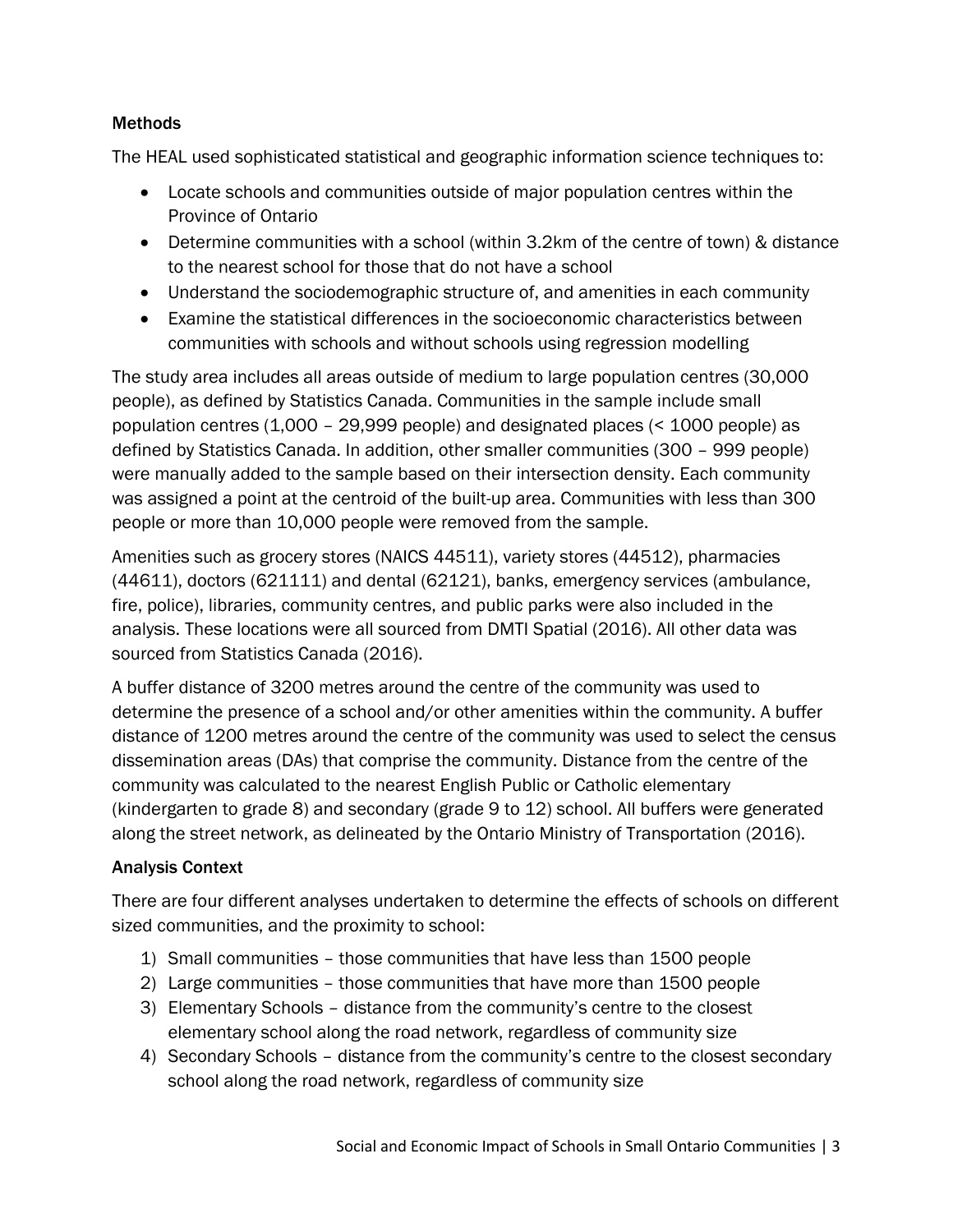#### Table 1. Summary of key variables by school presence for communities with less than 1500 people

| <b>Variable</b>                  | Communities WITHOUT School, N = 164 | Communities WITH School, N = 104 |  |  |
|----------------------------------|-------------------------------------|----------------------------------|--|--|
| Bank, in community               | 13(7.9%)                            | 38 (37%)                         |  |  |
| Grocery, in community            | 21 (13%)                            | 39 (38%)                         |  |  |
| Variety, in community            | 21 (13%)                            | 23 (22%)                         |  |  |
| Pharmacy, in community           | $4(2.4\%)$                          | 18 (17%)                         |  |  |
| Doctor, in community             | $7(4.3\%)$                          | 14 (13%)                         |  |  |
| Emergency Services, in community | 33 (20%)                            | 42 (40%)                         |  |  |
| Library, in community            | 25 (15%)                            | 41 (39%)                         |  |  |
| Community Centre, in community   | 7(4.3%)                             | 27 (26%)                         |  |  |
| Public Park, in community        | $17(10\%)$                          | 17(16%)                          |  |  |
| <b>Total Population</b>          | 994 (746, 1224)                     | 1102 (905, 1310)                 |  |  |
| # School Age Children            | 156 (95, 201)                       | 180 (124, 224)                   |  |  |
| Median housing value             | \$250318 (193559, 318222)           | \$221141 (159590, 276913)        |  |  |
| Median household income          | \$64128 (56699, 71936)              | \$60341 (53632, 70864)           |  |  |
| % Low-income                     | 3.35% (2.25, 4.53)                  | 3.55% (2.75, 4.96)               |  |  |
| % Residents                      | 90% (69, 95)                        | 89% (72, 95)                     |  |  |
| % New Dwellings (2011-16)        | 2.74% (0, 5.28)                     | 2.70% (0, 5.07)                  |  |  |
| % Move in last year              | 7.50% (5.60, 10.50)                 | 8.90% (6.80, 11.30)              |  |  |
| % Move in last 5 years           | 25% (22, 30)                        | 27% (23, 31)                     |  |  |

#### Table 2. Summary of key variables by school presence for communities with more than 1500 people

| <b>Variable</b>                  | Communities WITHOUT School, N = 131 | Communities WITH School, N = 334 |  |  |
|----------------------------------|-------------------------------------|----------------------------------|--|--|
| Bank, in community               | 18 (14%)                            | 243 (73%)                        |  |  |
| Grocery, in community            | 24 (18%)                            | 224 (67%)                        |  |  |
| Variety, in community            | 23 (18%)                            | 182 (54%)                        |  |  |
| Pharmacy, in community           | $5(3.8\%)$                          | 158 (47%)                        |  |  |
| Doctor, in community             | $10(7.6\%)$                         | 206 (62%)                        |  |  |
| Emergency Services, in community | 42 (32%)                            | 253 (76%)                        |  |  |
| Library, in community            | 26 (20%)                            | 197 (59%)                        |  |  |
| Community Centre, in community   | 21 (16%)                            | 182 (54%)                        |  |  |
| Public Park, in community        | 40 (31%)                            | 231 (69%)                        |  |  |
| <b>Total Population</b>          | 1978 (1681, 2444)                   | 2930 (2187, 4820)                |  |  |
| # School Age Children            | 340 (282, 444)                      | 512 (366, 778)                   |  |  |
| Median housing value             | \$325353 (266699, 440392)           | \$260185 (213764, 333568)        |  |  |
| Median household income          | \$71760 (61161, 82994)              | \$63484 (55912, 75062)           |  |  |
| % Low-income                     | 2.97% (2.18, 3.91)                  | 3.83% (2.67, 5.22)               |  |  |
| % Residents                      | 94% (81, 97)                        | 95% (91, 97)                     |  |  |
| % New Dwellings (2011-16)        | 3.90% (2.00, 5.30)                  | 3.70% (2.00, 5.90)               |  |  |
| % Move in last year              | 8.70% (6.95, 10.83)                 | 10.01% (8.05, 12.04)             |  |  |
| % Move in last 5 years           | 27% (24, 30)                        | 31% (27, 35)                     |  |  |

#### Social and Economic Impact of Schools in Small Ontario Communities | 4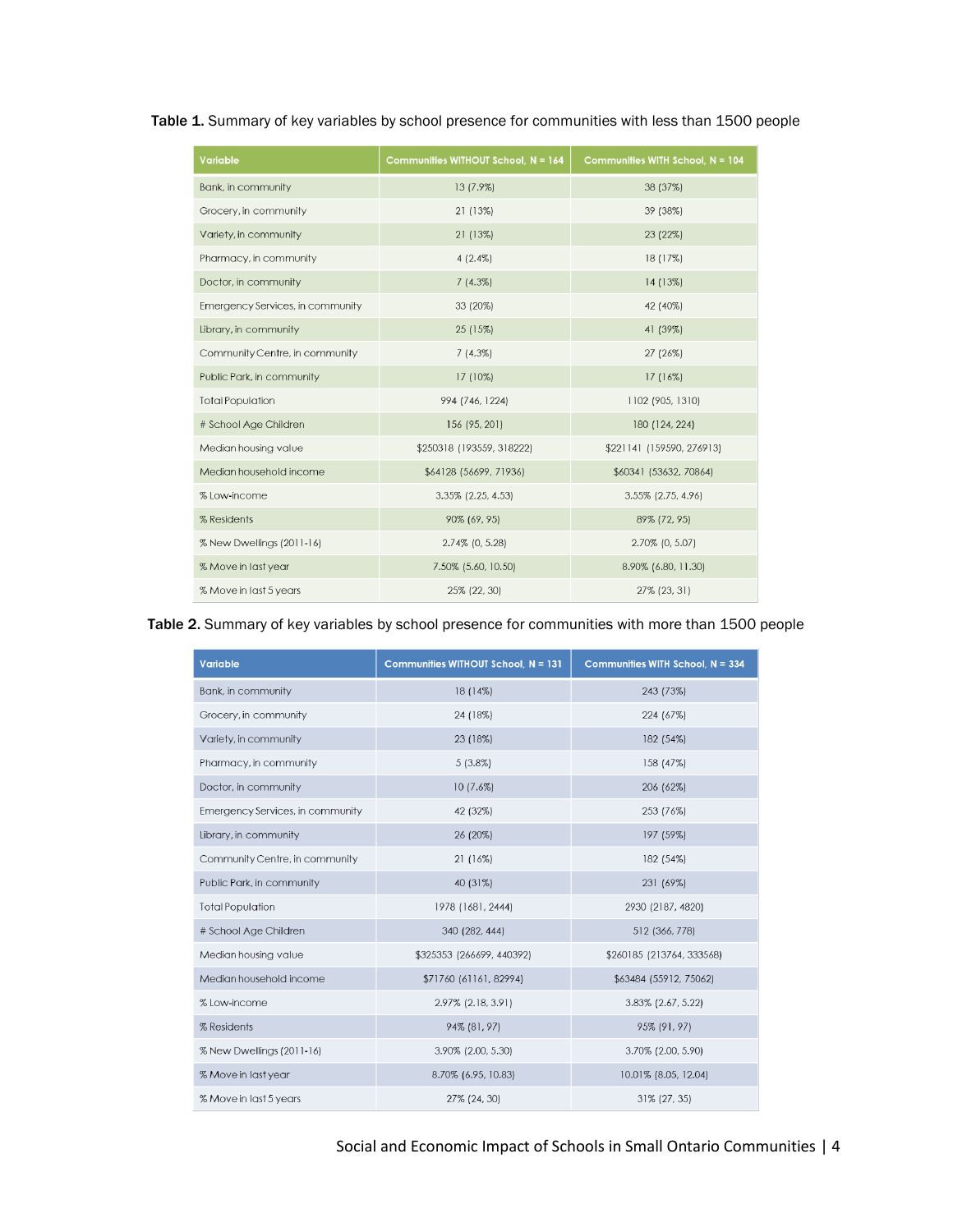#### **Results**

#### *Small Communities*

In small communities having a school in the community means the community is 2.75 times more likely to have a bank, and 6.69 times more likely to have a community centre. Small communities without schools have slightly higher housing values likely because young families are looking for more affordable housing stock in communities that do have schools.



Figure 1. Summary of regression model results for small communities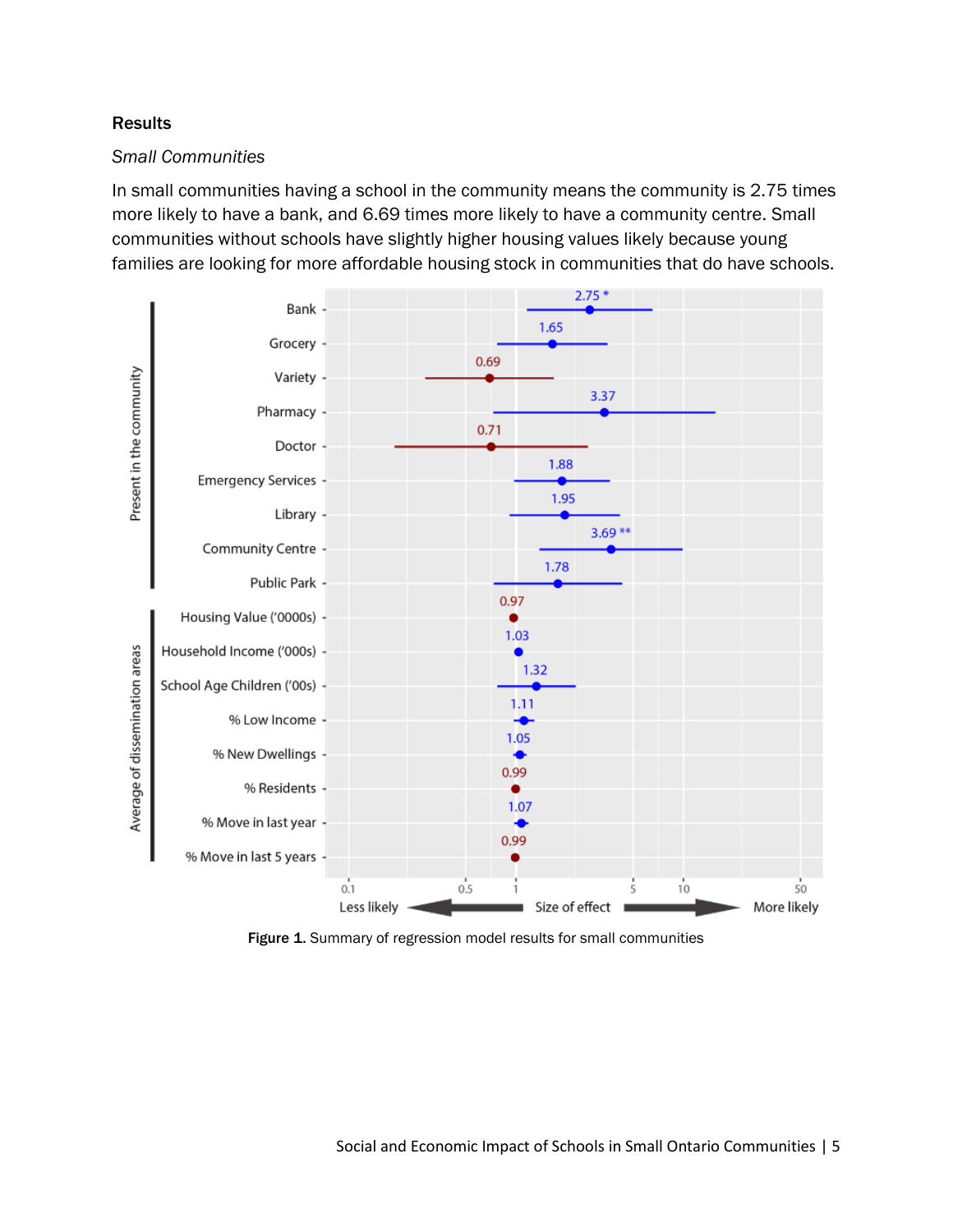### *Large Communities*

In large communities, having a school in the community means the community is 3.71 times more likely to have a bank, 2.78 times more likely to have emergency service, and 1.88 times more likely to have a public park. Large communities with a school tend to have a higher percentage of dwellings constructed in the last five years.



Figure 2. Summary of regression model results for large communities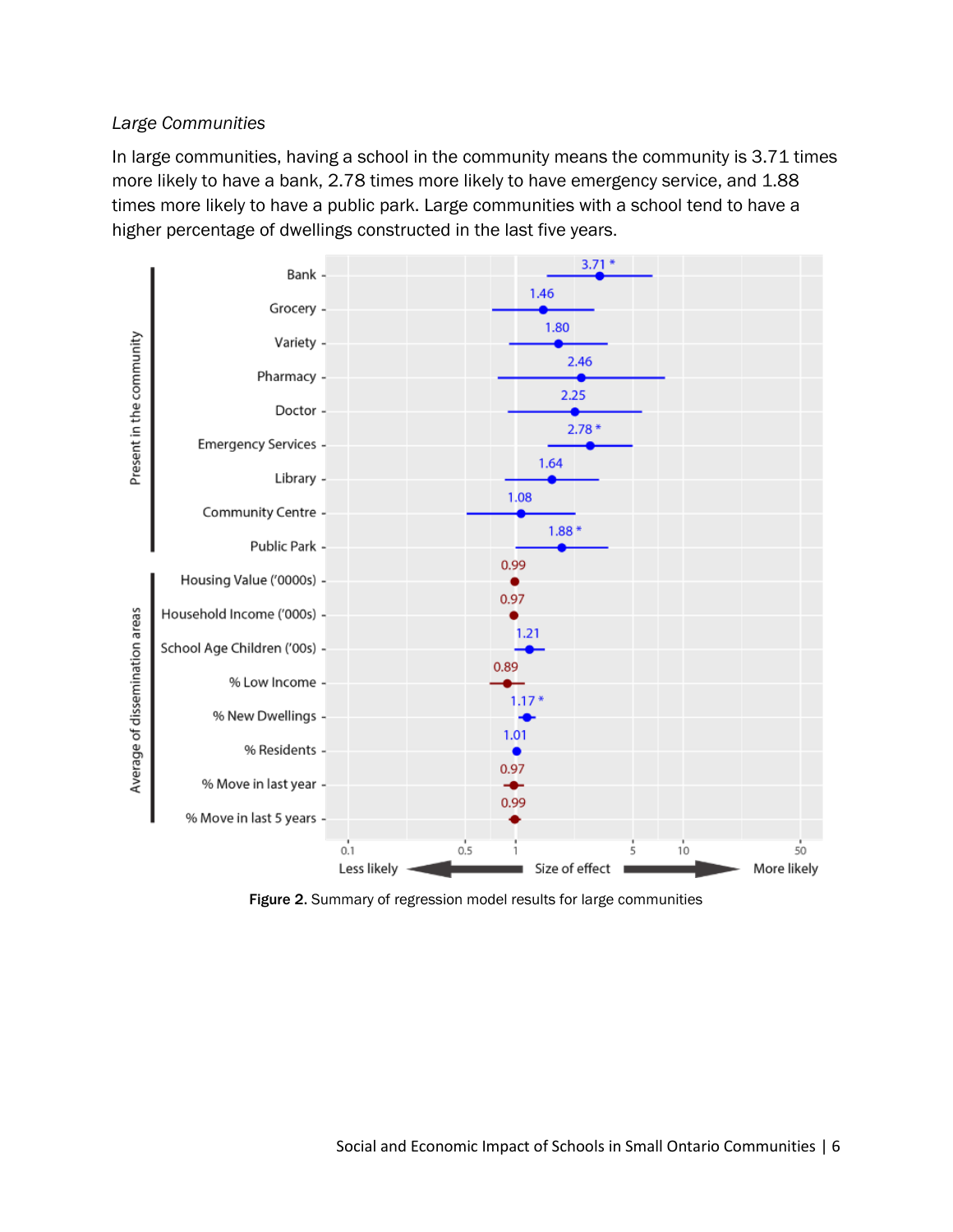### *Elementary Schools*

In communities with an elementary school, having a bank or a library means the elementary school is about 1.5 kilometers closer on average, while a grocery store, community centre, or emergency services means the elementary school is about 1 kilometer closer. Communities with more primary residences and more people that have moved into the community in the last year see a school approximately 150 meters closer per percent. Northern and Western Ontario have schools further away than those in Central Ontario.

|                                | Bank -<br>Grocery -                                    |                   | $-1552.37*$<br>$-1056.72*$ |                        |                       |      |                 |
|--------------------------------|--------------------------------------------------------|-------------------|----------------------------|------------------------|-----------------------|------|-----------------|
| Present in the community       | Variety -                                              |                   |                            | 33.94<br>$-349.72$     |                       |      |                 |
|                                | Pharmacy -<br>Doctor -                                 |                   | $-1053.71*$                | $-260.88$              |                       |      |                 |
|                                | Emergency Services -<br>Library -                      |                   | 1445.44 *                  |                        |                       |      |                 |
| Average of dissemination areas | Community Centre -<br>Public Park -                    |                   | $-1106.45*$                | $-612.83$              |                       |      |                 |
|                                | Housing Value ('0000s) -<br>Household Income ('000s) - |                   |                            | 36.41<br>$-46.81$      |                       |      |                 |
|                                | School Age Children ('00s) -<br>% Low Income -         |                   |                            | 28.35<br>$-152.60$     |                       |      |                 |
|                                | % New Dwellings -                                      |                   |                            | $-72.69$<br>$-104.80*$ |                       |      |                 |
|                                | % Residents -<br>% Move in last year -                 |                   |                            | $-197.44*$<br>37.49    |                       |      |                 |
|                                | % Move in last 5 years -<br>Eastern Region -           |                   |                            |                        | 1474.90               |      |                 |
| vs. Central                    | Northern Region -<br>Western Region -                  |                   |                            |                        | 2232.53 *<br>1816.56* |      |                 |
|                                |                                                        | $-4000$<br>Closer | $-2000$                    | ó                      | 2000<br>Distance (m)  | 4000 | 6000<br>Farther |

Figure 3. Summary of regression model results for distance to elementary schools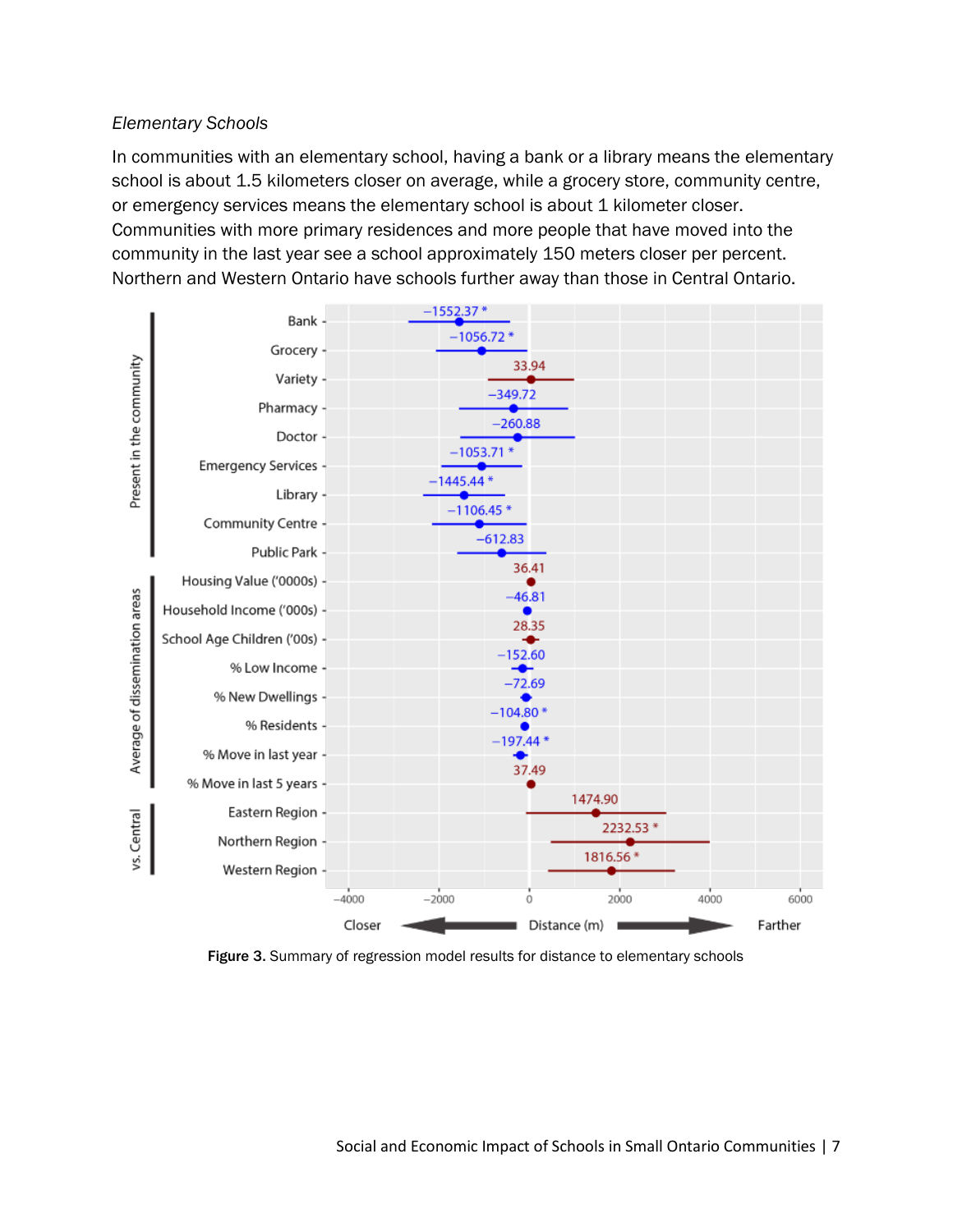#### *Secondary Schools*

In communities with a secondary school, schools are 641 meters closer for every 100 children in the community. Schools are 446 meters further away for every percentage point increase in new dwellings in the community. Schools become slightly closer with every percentage point in residents and new residence within the last year. Northern Ontario schools are 8 kilometers further away than they are in central Ontario.

|                                | Bank -                       |          |         | 1469.15<br>$-535.98$ |      |          |         |
|--------------------------------|------------------------------|----------|---------|----------------------|------|----------|---------|
| Present in the community       | Grocery -                    |          |         |                      |      |          |         |
|                                | Variety -                    |          |         | $-1272.84$           |      |          |         |
|                                | Pharmacy -                   |          |         | $-2232.69$           |      |          |         |
|                                | Doctor -                     |          |         | $-1213.83$           |      |          |         |
|                                |                              |          |         | $-1249.72$           |      |          |         |
|                                | Emergency Services -         |          |         | 1554.32              |      |          |         |
|                                | Library -                    |          |         | 215.37               |      |          |         |
|                                | Community Centre -           |          |         | $-427.24$            |      |          |         |
|                                | Public Park -                |          |         |                      |      |          |         |
|                                | Housing Value ('0000s) -     |          |         | $-69.40$             |      |          |         |
|                                | Household Income ('000s) -   |          |         | $-8.89$              |      |          |         |
| Average of dissemination areas | School Age Children ('00s) - |          |         | $-641.84*$           |      |          |         |
|                                |                              |          |         | 473.09               |      |          |         |
|                                | % Low Income -               |          |         | 446.83*              |      |          |         |
|                                | % New Dwellings -            |          |         | $-259.48*$           |      |          |         |
|                                | % Residents -                |          |         | $-413.62*$           |      |          |         |
|                                | % Move in last year -        |          |         |                      |      |          |         |
|                                | % Move in last 5 years -     |          |         | $-83.07$             |      |          |         |
|                                | Eastern Region -             |          |         | $-950.65$            |      |          |         |
|                                | Northern Region -            |          |         |                      |      | 8024.07* |         |
| vs. Central                    |                              |          |         | $-199.44$            |      |          |         |
|                                | Western Region -             |          |         |                      |      |          |         |
|                                |                              | $-10000$ | $-5000$ | $\frac{1}{0}$        | 5000 | 10000    | 15000   |
|                                |                              | Closer   |         | Distance (m)         |      |          | Farther |

Figure 4. Summary of regression model results for distance to secondary schools